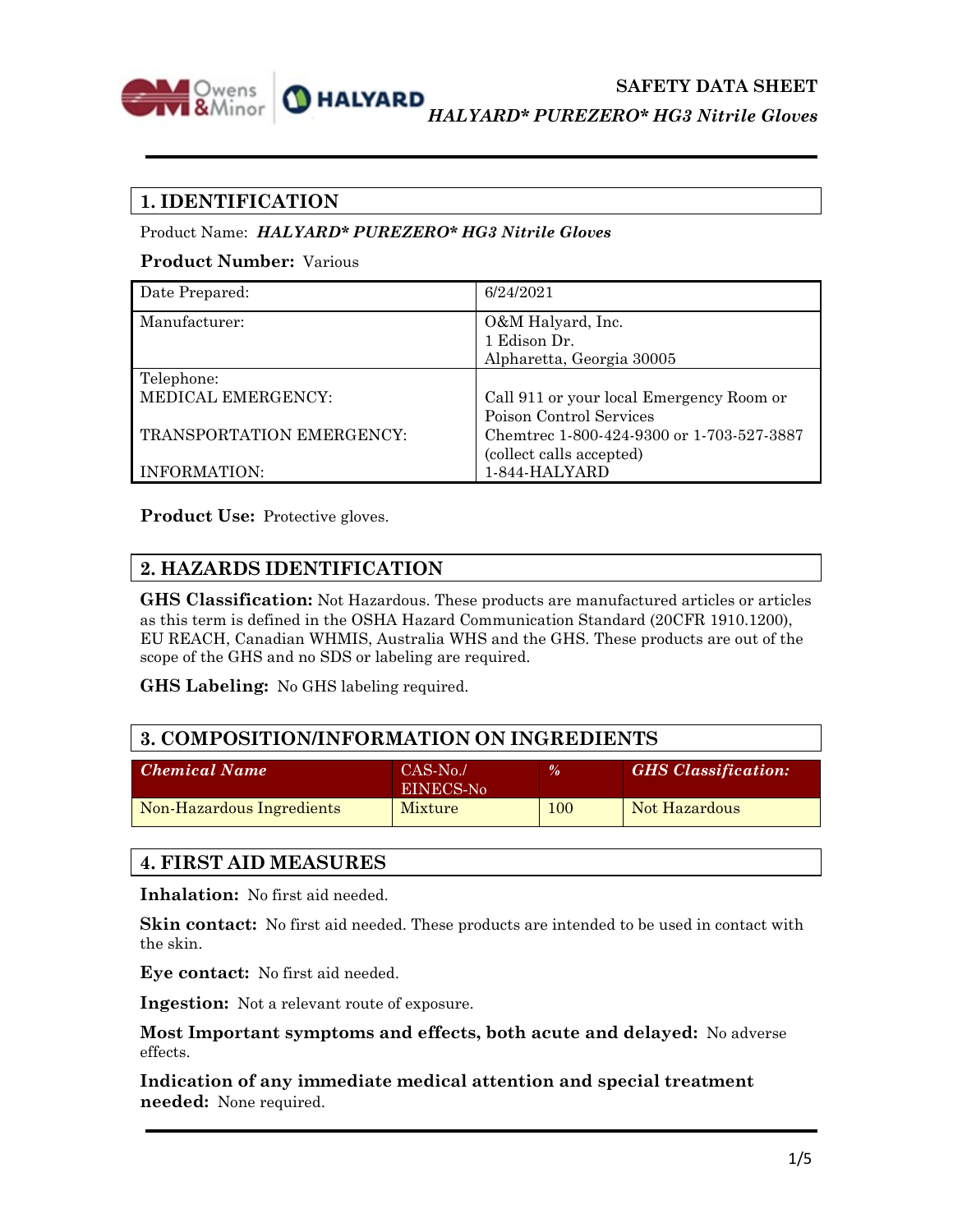

*HALYARD\* PUREZERO\* HG3 Nitrile Gloves*

## **5. FIRE-FIGHTING MEASURES**

**Suitable (and unsuitable) Extinguishing Media:** Use media suitable for surrounding materials.

**Specific Hazards Arising from the Chemical:** These products can melt in a fire. Molten material may flow or drip and spread the fire.

**Hazardous Combustion Products:** Combustion may produce toxic and irritating gases and vapors.

**Special Protective Equipment and Precautions for Fire-fighters:** None required.

## **6. ACCIDENTAL RELEASE MEASURES**

**Personal Precautions, Protective Equipment, and Emergency Procedures:** None required.

**Environmental Precautions:** None required.

**Methods and Materials for Containment and Cleaning Up:** No special precautions required. Pick up and dispose of in an appropriate container.

## **7. HANDLING AND STORAGE**

**Precautions for Safe Handling:** No special handling is required.

**Conditions for Safe Storage, including any Incompatibilities:** Store away from heat and flames.

## **8. EXPOSURE CONTROLS / PERSONAL PROTECTION**

#### **Exposure limit(s)**

| Chemical Name             | Exposure limit(s) |
|---------------------------|-------------------|
| Non-Hazardous Ingredients | None established  |

**Appropriate Engineering Controls:** None required.

#### **Individual Protection Measures, such as Personal Protective Equipment:**

**Respiratory Protection:** None required.

**Protective Gloves:** None required.

**Eye Protection:** None required.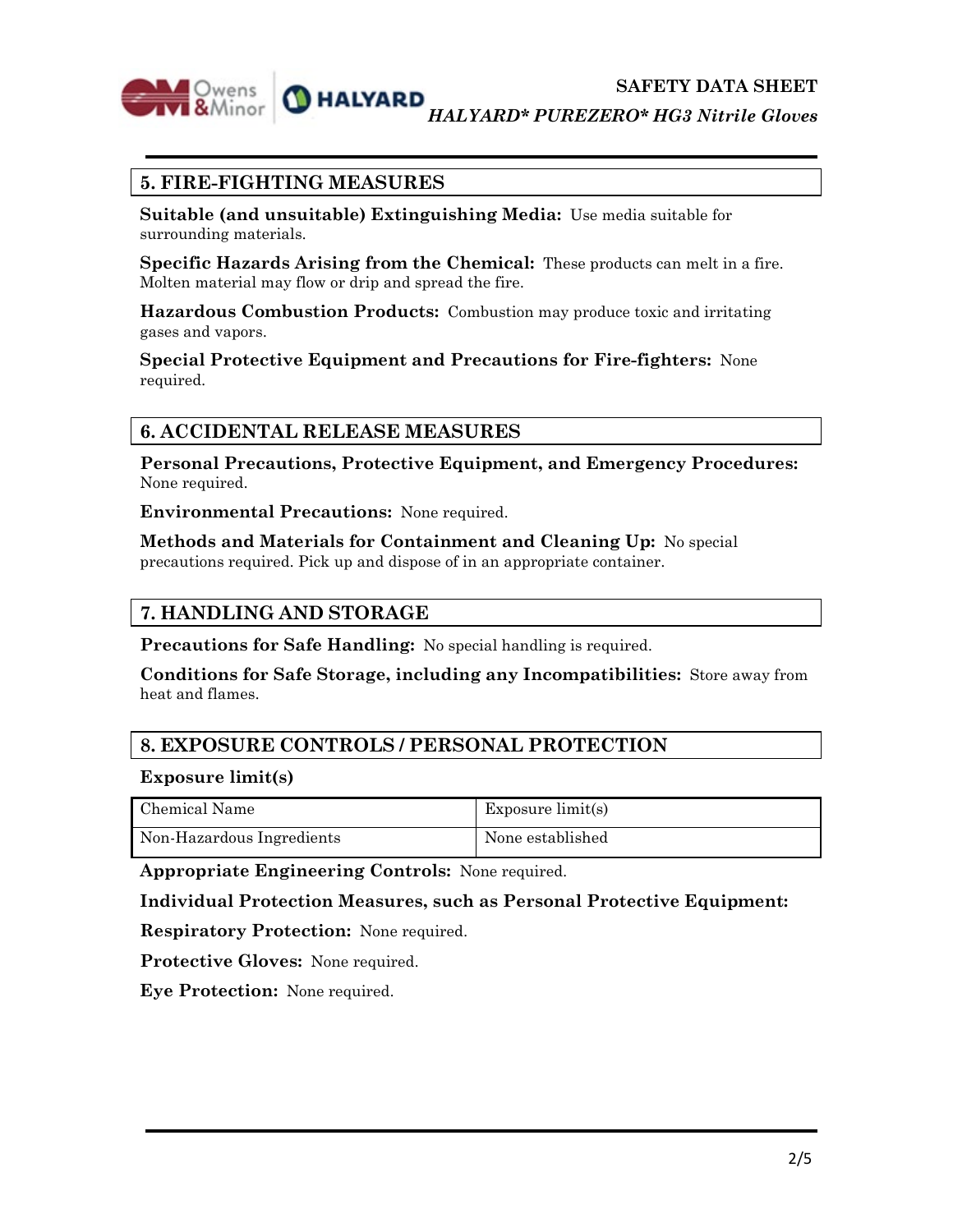

| 9. PHYSICAL AND CHEMICAL PROPERTIES              |                             |  |
|--------------------------------------------------|-----------------------------|--|
| Appearance and Odor                              | Solid Gloves, blue or white |  |
| Odor Threshold:                                  | Not applicable              |  |
| Boiling point/range                              | Not applicable              |  |
| Melting point/range                              | Not determined              |  |
| Relative Density (water=1)                       | Not determined              |  |
| Vapor pressure                                   | Not applicable              |  |
| Vapor density (air=1)                            | Not applicable              |  |
| Solubility                                       | Insoluble                   |  |
| pH                                               | Not applicable              |  |
| Partition coefficient (n-octanol/water):         | Not applicable              |  |
| Evaporation Rate (Butyl acetate=1)               | Not applicable              |  |
| Viscosity:                                       | Not applicable              |  |
| Volatile Organic Carbon Compounds (VOC)<br>(g/L) | Not applicable              |  |
| Flashpoint:                                      | None.                       |  |
| Flammable Limits in Air % by Volume:             | LEL (Lower): Not applicable |  |
|                                                  | UEL (Upper): Not applicable |  |
| Autoignition temperature:                        | Not determined.             |  |
| Decomposition temperature:                       | Not determined              |  |
| Flammability (solid, gas):                       | Not a flammable solid       |  |

## **10. STABILITY AND REACTIVITY**

**Reactivity:** Not reactive.

**Chemical Stability:** Stable at ambient temperature and pressure.

**Possibility of Hazardous Reactions:** None known.

**Conditions to Avoid:** Avoid heat and flames.

**Incompatible Materials:** None known.

**Hazardous Decomposition Products:** Thermal decomposition may produce carbon and nitrogen oxides and unidentified hydrocarbon fragments.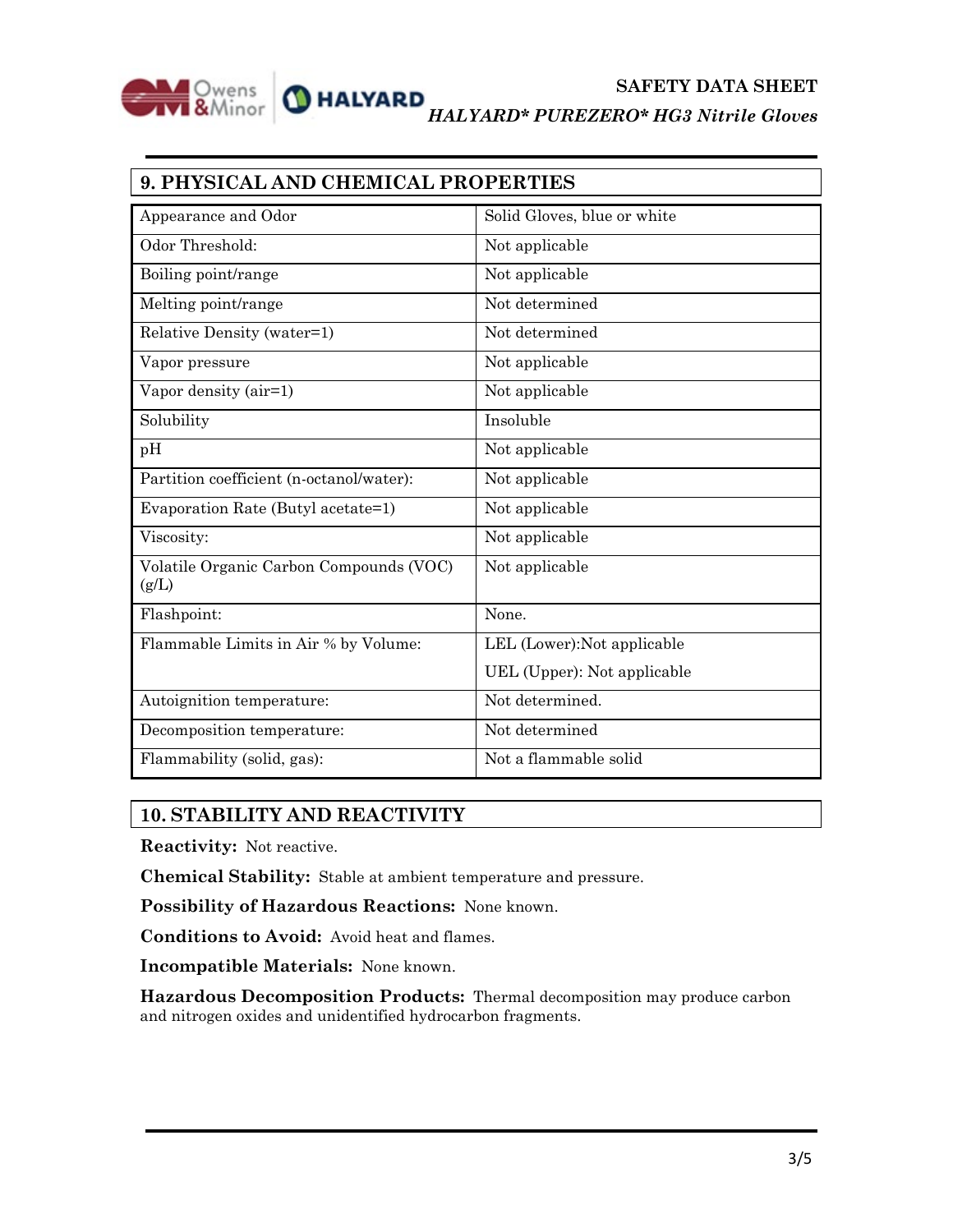

*HALYARD\* PUREZERO\* HG3 Nitrile Gloves*

# **11. TOXICOLOGICAL INFORMATION**

**Symptoms/Effects of Overexposure:** These gloves are manufactured articles. Their use will not result in exposure to any hazardous materials.

**Inhalation:** Not applicable.

**Skin contact:** None. Intended for skin contact. These products contain no natural latex.

**Eye contact:** None expected.

**Ingestion:** Not applicable.

**Chronic toxicity:** None expected.

**Carcinogenicity Data:** None of the components of this product is listed as a carcinogen by IARC, NTP, US OSHA or the EU CLP Annex VI.

**Reproductive Toxicity:** None known.

**Numerical Measures of Toxicity:** Not acutely toxic.

## **12. ECOLOGICAL INFORMATION**

**Ecotoxicity:** These gloves are manufactured articles. Their use will not result in adverse environmental effects.

**Persistence and Degradability:** Not degradable.

**Bioaccumulative Potential:** Not bioaccumulative.

**Mobility in Soil:** Not mobile.

**Other Adverse Effects:** None currently known.

## **13. DISPOSAL CONSIDERATIONS**

Dispose in accordance with all state, local and federal regulations. If unused, the product may be disposed of as a non-hazardous material.

## **14. TRANSPORT INFORMATION**

**US DOT Shipping Description:** Not regulated

**IATA Shipping Description (Air):** Not regulated

**IMDG Shipping Description (Vessel):** Not regulated

### **15. REGULATORY INFORMATION**

#### **US Regulations**

**EPA Toxic Substances Control Act (TSCA):** These gloves are articles and exempt from the TSCA regulations.